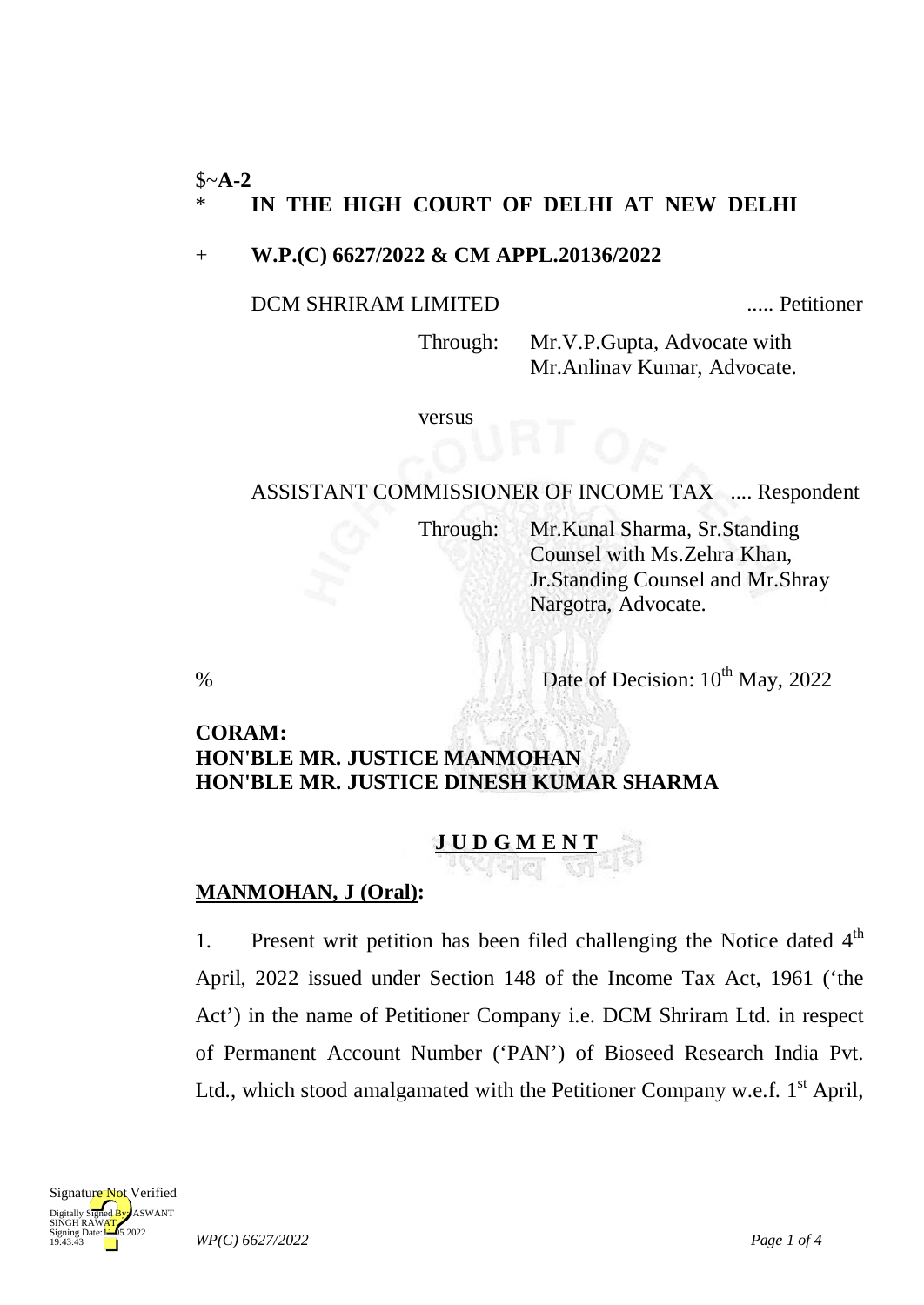2013 in pursuance to the order passed by Delhi High Court under Sections 391 to 394 of the Companies Act, 1956 and is not in existence since then.

2. Learned counsel for the Petitioner states that the impugned notice has been issued pursuant to the Notice dated  $17<sup>th</sup>$  March, 2022 issued under Section 148A(b) of the Act in the name of Bioseed Research India Pvt. Ltd., which company is not in existence. He states that in the notice dated  $17<sup>th</sup>$ March, 2022, issued in the name of Bioseed Research India Pvt. Ltd., the Respondent referred to certain transactions of foreign remittances and had stated that return of income was not filed by the petitioner company for the Assessment Year 2018-19. He further states that the Petitioner Company duly informed the Respondent vide its letter dated 24<sup>th</sup> March, 2022 that the company, namely, Bioseed Research India Pvt. Ltd. is not in existence. It was also brought to the notice of the respondent, vide the aforesaid letter, that the transactions referred to in the said notice of the Respondent were undertaken by the Petitioner Company and same had been duly accounted for in the books of the Petitioner company.

3. He states that despite the aforesaid communication, the Respondent passed the Order dated  $4<sup>th</sup>$  April, 2022 under Section 148A(d) of the Act in the name of non-existent company, i.e. Bioseed Research India Pvt. Ltd. He further states that in the aforesaid order, the Respondent has taken note of the event of amalgamation and has also noted that PAN of the Company (Bioseed Research India Pvt. Ltd.) had been marked with the amalgamated company i.e. the Petitioner company on ITBA Portal. He states that the Respondent subsequently issued the impugned notice under Section 148 of the Act in the name of Petitioner company with PAN of Bioseed Research India Pvt. Ltd.

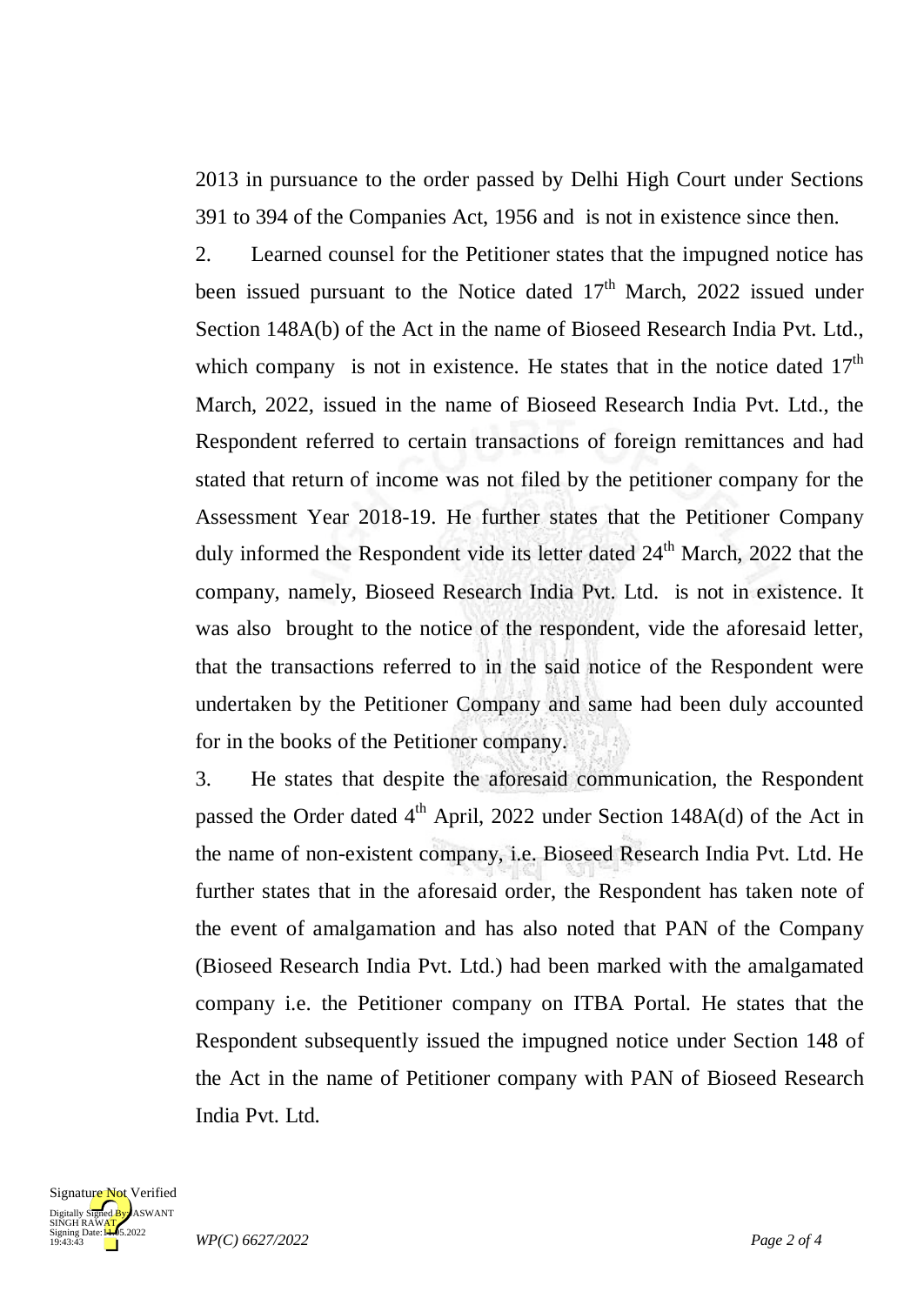4. He also states that assessment in the case of the Petitioner company for the Assessment Year 2018-19 has still not concluded and same is pending adjudication before the Dispute Resolution Panel ('DRP'). Therefore, according to him, reassessment notice could not have been issued in the case of Petitioner Company for the Assessment Year 2018-19.

5. Issue notice. Mr.Kunal Sharma, learned counsel for the respondentrevenue, accepts notice.

6. He states that in the present case, though the Notice dated  $17<sup>th</sup>$  March, 2022 under Section 148A(b) and the impugned Order dated  $4<sup>th</sup>$  April, 2022 under Section 148A(d) had been issued/passed in the name of Bioseed Research India Pvt. Ltd., yet the same had been served upon the successor entity i.e. DCM Shriram Ltd. He emphasises that the petitioner company i.e. DCM Shriram Ltd. was well aware of the proceedings right from the inception and consequently there has been no violation of principle of natural justice. He lastly states that notice under Section 148 has been issued in the name of correct entity i.e. DCM Shriram Ltd.

7. Having heard learned counsel for the parties, the admitted position is that the assessment of the petitioner company i.e. DCM Shriram Ltd. for the assessment year 2018-19 has not concluded yet and the same is pending adjudication before DRP. Consequently, this Court is in agreement with the submission of learned counsel for the petitioner that notice for reassessment could not have been issued to the petitioner for the assessment year 2018-19.

8. Accordingly, on this short ground alone, the present writ petition and application are allowed. If the law permits the respondent/revenue to take further steps in the matter, it shall be at liberty to do so. Needless to state